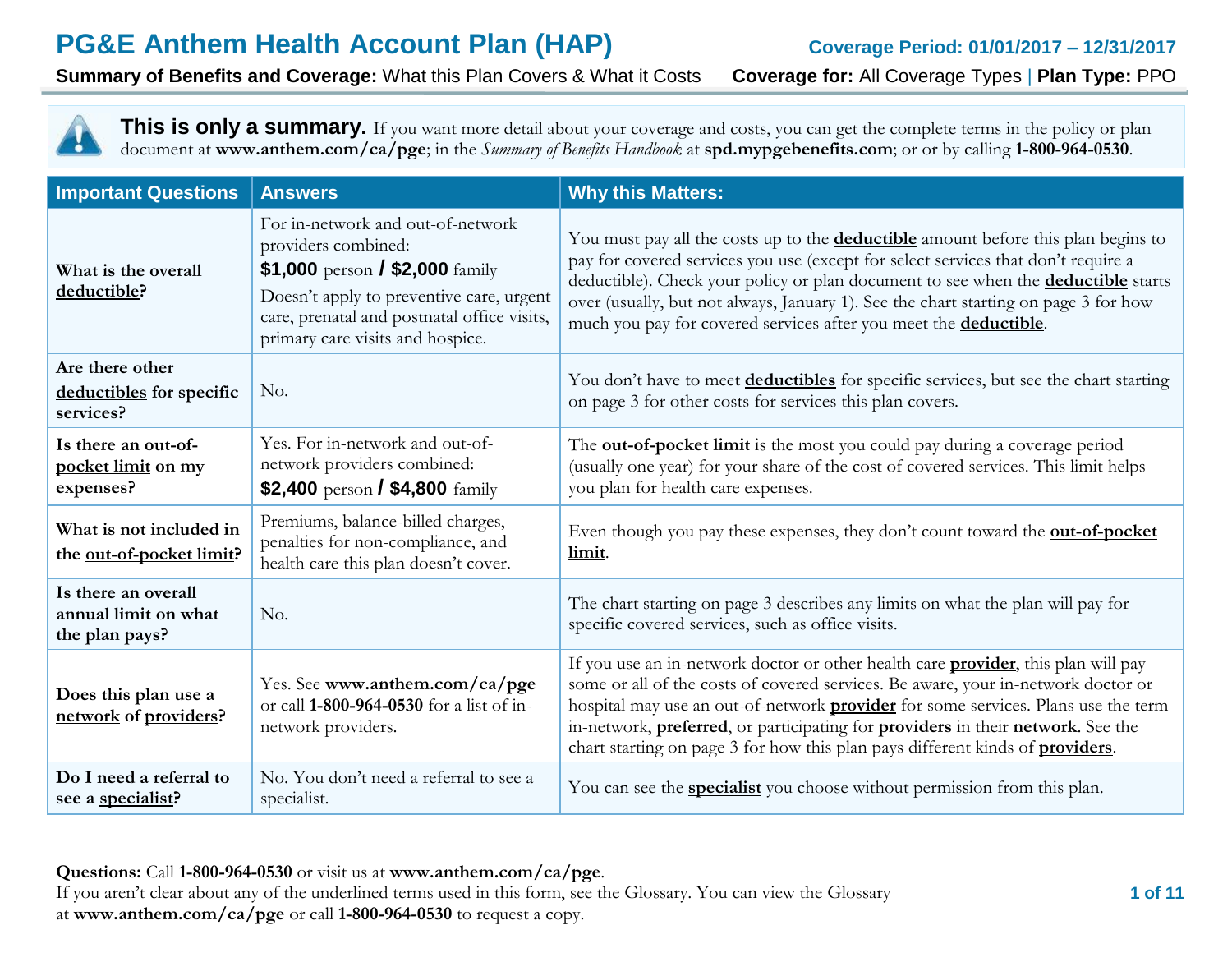**Summary of Benefits and Coverage:** What this Plan Covers & What it Costs **Coverage for:** All Coverage Types | **Plan Type:** PPO

| <b>Important Questions</b>                     | <b>Answers</b>                                                                                          | <b>Why this Matters:</b>                                                                                                                                       |
|------------------------------------------------|---------------------------------------------------------------------------------------------------------|----------------------------------------------------------------------------------------------------------------------------------------------------------------|
| Are there services this<br>plan doesn't cover? | Yes.                                                                                                    | Some of the services this plan doesn't cover are listed on page 7. See your policy or<br>plan document for additional information about excluded services.     |
|                                                |                                                                                                         | Each year, PG&E automatically credits your account, plus you can earn additional<br>credits.                                                                   |
|                                                | The Health Account is a tax-free                                                                        | <b>Single Coverage:</b>                                                                                                                                        |
| What is the Health                             | account funded by PG&E. You can use                                                                     | Up to $$1,000$<br>$\bullet$                                                                                                                                    |
| Account?                                       | the credits in your account to help pay<br>for deductibles and other eligible out-                      | (\$500 automatic credit + extra \$250 for health screening + extra \$250 for<br>tobacco-free test or program; must agree to share results with testing agency) |
|                                                | of-pocket health care expenses for you<br><b>Family Coverage:</b><br>and your family.<br>Up to $$2,000$ |                                                                                                                                                                |
|                                                |                                                                                                         |                                                                                                                                                                |
|                                                |                                                                                                         | $$1,000$ automatic credit + extra \$500 for health screening + extra \$500 for                                                                                 |
|                                                |                                                                                                         | tobacco-free test or program; must agree to share results with testing agency)                                                                                 |

- **Copayments** are fixed dollar amounts (for example, \$15) you pay for covered health care, usually when you receive the service.
- **Coinsurance** is *your* share of the costs of a covered service, calculated as a percent of the **allowed amount** for the service. For example, if the plan's **allowed amount** for an overnight hospital stay is \$1,000, your **coinsurance** payment of 20% would be \$200. This may change if you haven't met your **deductible**.
- The amount the plan pays for covered services is based on the **allowed amount**. If an out-of-network **provider** charges more than the **allowed amount**, you may have to pay the difference. For example, if an out-of-network hospital charges \$1,500 for an overnight stay and the **allowed amount** is \$1,000, you may have to pay the \$500 difference. (This is called **balance billing**.)
- This plan may encourage you to use in-network **providers** by charging you lower **deductibles**, **copayments** and **coinsurance** amounts.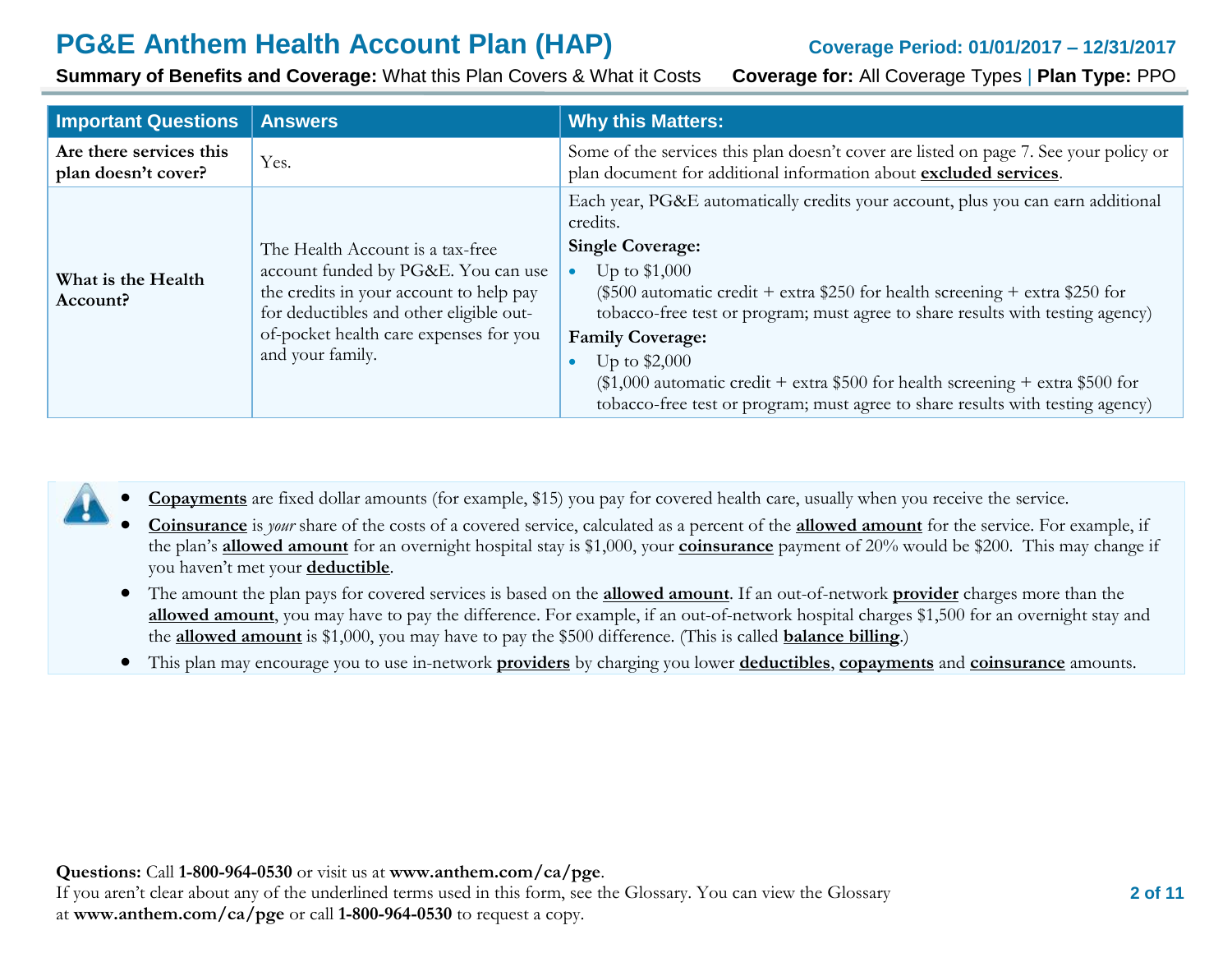**Summary of Benefits and Coverage:** What this Plan Covers & What it Costs **Coverage for:** All Coverage Types | **Plan Type:** PPO

| <b>Common</b><br><b>Medical Event</b>                        | <b>Services You May Need</b>                        | <b>Your Cost If You</b><br>Use an<br><b>In-Network</b><br><b>Provider</b> | <b>Your Cost If You</b><br>Use a<br><b>Non-Network</b><br><b>Provider</b> | <b>Limitations &amp; Exceptions</b>                                                                                                                                                                                           |
|--------------------------------------------------------------|-----------------------------------------------------|---------------------------------------------------------------------------|---------------------------------------------------------------------------|-------------------------------------------------------------------------------------------------------------------------------------------------------------------------------------------------------------------------------|
|                                                              | Primary care visit to treat an<br>injury or illness | 10% coinsurance*                                                          | $10\%$ coinsurance*                                                       | Visits 1-4 covered at 100%, in-network and<br>out-of-network. Visits 5 and beyond covered<br>at 10% coinsurance, no deductible.                                                                                               |
|                                                              | 20% coinsurance*<br>Specialist visit                |                                                                           | 20% coinsurance*                                                          | -none-                                                                                                                                                                                                                        |
| If you visit a health<br>care provider's office<br>or clinic | Other practitioner office visit                     | $20\%$ coinsurance for<br>chiropractic and<br>acupuncture*                | 20% coinsurance for<br>chiropractic and<br>acupuncture*                   | Visits 1-5 covered at 10% coinsurance, in-<br>network and out-of-network.<br>Visits 6 and beyond covered at 20%<br>coinsurance. Preauthorization is required for<br>6th visit and beyond for chiropractic and<br>acupuncture. |
|                                                              | Select preventive<br>care/screening/immunization    | No charge                                                                 | No charge                                                                 | Free if included on list of free preventive<br>services.                                                                                                                                                                      |
| If you have a test                                           | Diagnostic test (X-ray, blood<br>work)              | $20\%$ coinsurance*                                                       | $20\%$ coinsurance*                                                       | -none-                                                                                                                                                                                                                        |
|                                                              | Imaging (CT/PET scans, MRIs)                        | 20% coinsurance*                                                          | $20\%$ coinsurance*                                                       | -none-                                                                                                                                                                                                                        |

\*The annual out-of-pocket maximum limits how much you pay each year toward coinsurance. If you reach the annual out-of-pocket maximum (\$2,400/single coverage or \$4,800/family coverage), the HAP will pay 100% of your covered costs for the rest of the year. The annual out-of-pocket maximum **does not include** penalty charges, amounts that exceed the reasonable and customary amounts for out-of-network charges, or charges for services that aren't covered.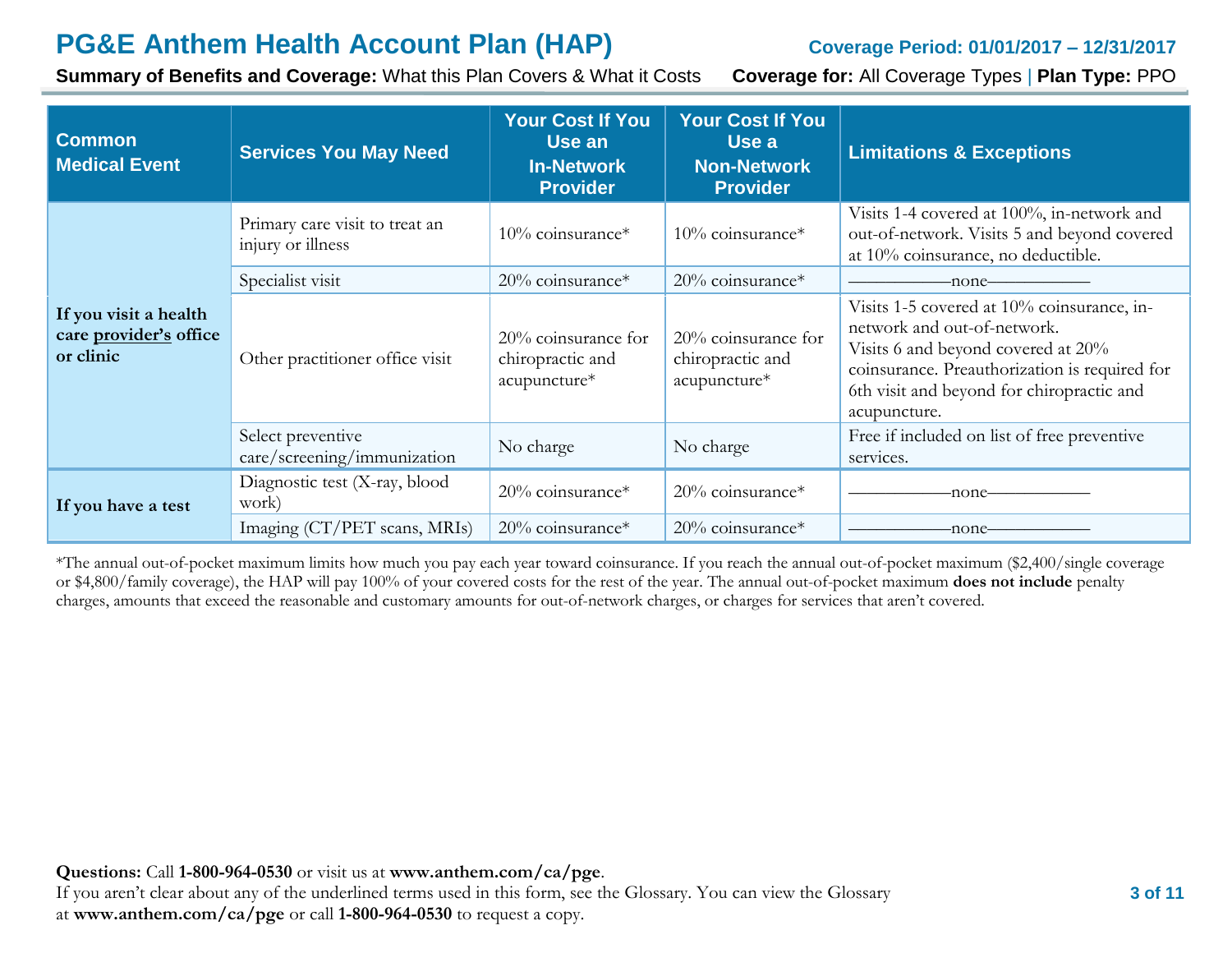**Summary of Benefits and Coverage:** What this Plan Covers & What it Costs **Coverage for:** All Coverage Types | **Plan Type:** PPO

| <b>Common</b><br><b>Medical Event</b>                                               | <b>Services You May Need</b>                      | <b>Your Cost If You</b><br>Use an<br><b>In-Network</b><br><b>Provider</b> | <b>Your Cost If You</b><br>Use a<br><b>Non-Network</b><br><b>Provider</b> | <b>Limitations &amp; Exceptions</b>                                                                                                                                                                              |
|-------------------------------------------------------------------------------------|---------------------------------------------------|---------------------------------------------------------------------------|---------------------------------------------------------------------------|------------------------------------------------------------------------------------------------------------------------------------------------------------------------------------------------------------------|
| If you need drugs to                                                                | Generic drugs                                     | 15% for retail; $10\%$<br>for mail order*                                 | 15% for retail; not<br>applicable for mail<br>order*                      | Drugs on Mandatory Mail-Order drug list<br>covered only at mail order after first 3 fills at<br>retail.<br>Drugs on preventive list are free through mail<br>order only.                                         |
| treat your illness or<br>condition<br>More information<br>about <b>prescription</b> | Preferred brand drugs                             | 25% for retail; $20\%$<br>for mail order*                                 | 25% for retail; not<br>applicable for mail<br>order*                      | Drugs on Mandatory Mail-Order drug list<br>covered only at mail order after first 3 fills at<br>retail. Penalty may apply if generic available.<br>Drugs on preventive list are free through mail<br>order only. |
| drug coverage is<br>available at<br>www.express-<br>scripts.com                     | Non-preferred brand drugs                         | 25% for retail; $20\%$<br>for mail order*                                 | 25% for retail; not<br>applicable for mail<br>order*                      | Drugs on Mandatory Mail-Order drug list<br>covered only at mail order after first 3 fills at<br>retail. Penalty may apply if generic available.<br>Drugs on preventive list are free through mail<br>order only. |
|                                                                                     | Specialty drugs                                   | Covered as any other<br>drug                                              | Covered as any other<br>drug                                              | 100% penalty may apply for using retail after<br>3 fills. Certain specialty drugs can be obtained<br>through mail order only.                                                                                    |
| If you have                                                                         | Facility fee (e.g., ambulatory<br>surgery center) | $20\%$ coinsurance*                                                       | 20% coinsurance*                                                          | Failure to obtain preauthorization may result<br>in non-coverage or reduced coverage.                                                                                                                            |
| outpatient surgery                                                                  | Physician/surgeon fees                            | 20% coinsurance*                                                          | 20% coinsurance*                                                          | $\leftarrow$ none $\leftarrow$                                                                                                                                                                                   |

\*The annual out-of-pocket maximum limits how much you pay each year toward coinsurance. If you reach the annual out-of-pocket maximum (\$2,400/single coverage or \$4,800/family coverage), the HAP will pay 100% of your covered costs for the rest of the year. The annual out-of-pocket maximum **does not include** penalty charges, amounts that exceed the reasonable and customary amounts for out-of-network charges, or charges for services that aren't covered.

**Questions:** Call **1-800-964-0530** or visit us at **www.anthem.com/ca/pge**.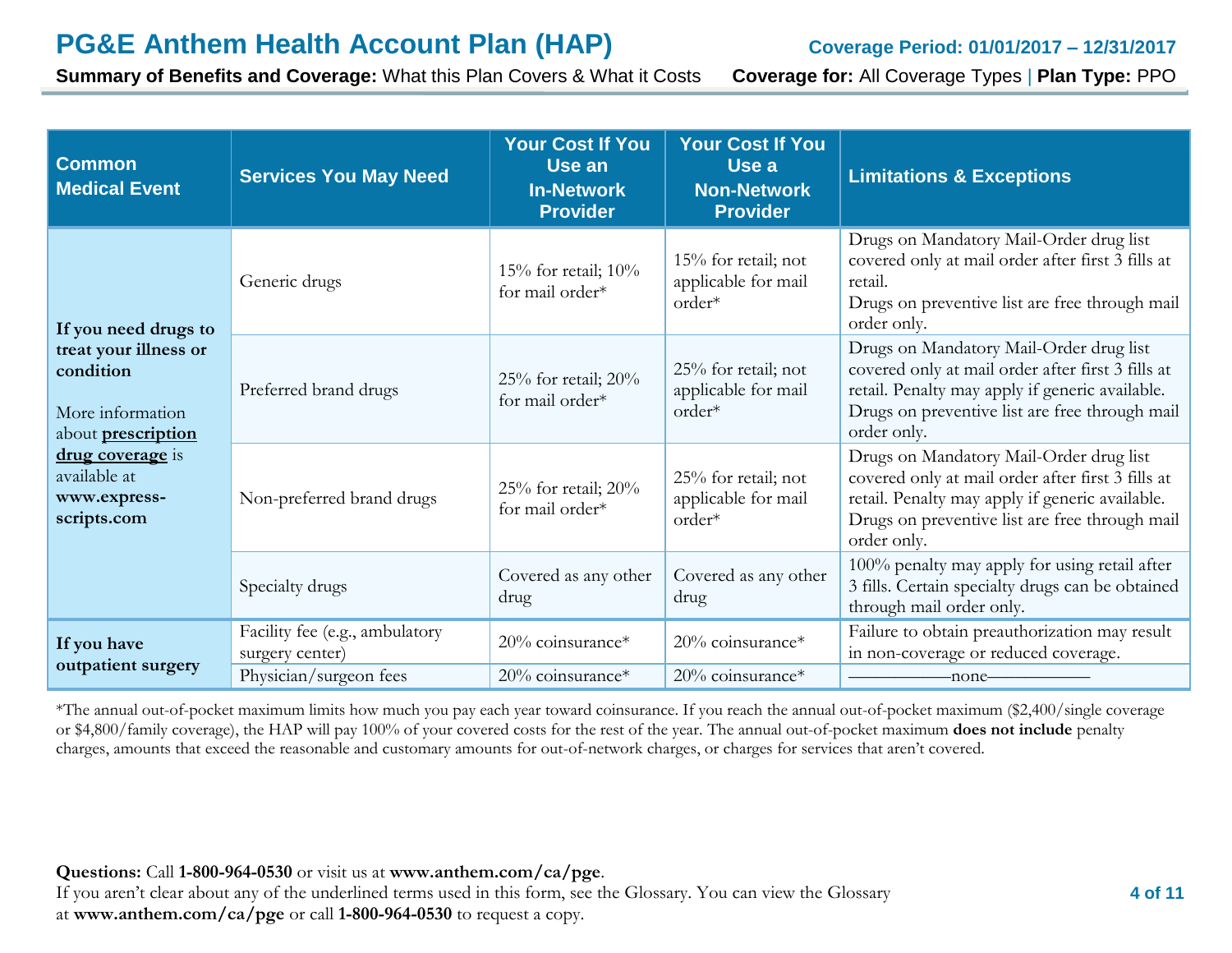**Summary of Benefits and Coverage:** What this Plan Covers & What it Costs **Coverage for:** All Coverage Types | **Plan Type:** PPO

| <b>Common</b><br><b>Medical Event</b>                     | <b>Services You May Need</b>                    | <b>Your Cost If You</b><br>Use an<br><b>In-Network</b><br><b>Provider</b> | <b>Your Cost If You</b><br>Use a<br><b>Non-Network</b><br><b>Provider</b> | <b>Limitations &amp; Exceptions</b>                                                                                                     |
|-----------------------------------------------------------|-------------------------------------------------|---------------------------------------------------------------------------|---------------------------------------------------------------------------|-----------------------------------------------------------------------------------------------------------------------------------------|
|                                                           | Emergency room services                         | 20% coinsurance*                                                          | $20\%$ coinsurance*                                                       | -none-                                                                                                                                  |
| If you need<br>immediate medical                          | Emergency medical<br>transportation             | $20\%$ coinsurance*                                                       | $20\%$ coinsurance*                                                       | -none-                                                                                                                                  |
| attention                                                 | Urgent care                                     | $10\%$ coinsurance*                                                       | $10\%$ coinsurance*                                                       | Visits 1-4 covered as primary care at 100%,<br>in and out of network. Visits 5 and beyond<br>covered at 10% coinsurance, no deductible. |
| If you have a                                             | Facility fee (e.g., hospital room)              | 20% coinsurance*                                                          | 20% coinsurance*                                                          | Preauthorization required; \$300 penalty if<br>you fail to notify Anthem.                                                               |
| hospital stay                                             | Physician/surgeon fee                           | 20% coinsurance*                                                          | 20% coinsurance*                                                          | -none-                                                                                                                                  |
| If you have mental                                        | Mental/behavioral health<br>outpatient services | $10\%$ coinsurance*                                                       | $10\%$ coinsurance*                                                       | No deductible required. Includes day<br>treatment and intensive outpatient (IOP).                                                       |
| health, behavioral<br>health, or substance<br>abuse needs | Mental/behavioral health<br>inpatient services  | $20\%$ coinsurance*                                                       | 20% coinsurance*                                                          | Preauthorization required; \$300 penalty if<br>you fail to notify Beacon Health Options<br>within 48 hours.                             |
| Benefits administered                                     | Substance use disorder<br>outpatient services   | 10% coinsurance*                                                          | $10\%$ coinsurance*                                                       | No deductible required. Includes day<br>treatment and intensive outpatient (IOP).                                                       |
| by Beacon Health<br>Options                               | Substance use disorder inpatient<br>services    | 20% coinsurance*                                                          | $20\%$ coinsurance*                                                       | Preauthorization required; \$300 penalty if<br>you fail to notify Beacon Health Options<br>within 48 hours.                             |

\*The annual out-of-pocket maximum limits how much you pay each year toward coinsurance. If you reach the annual out-of-pocket maximum (\$2,400/single coverage or \$4,800/family coverage), the HAP will pay 100% of your covered costs for the rest of the year. The annual out-of-pocket maximum **does not include** penalty charges, amounts that exceed the reasonable and customary amounts for out-of-network charges, or charges for services that aren't covered.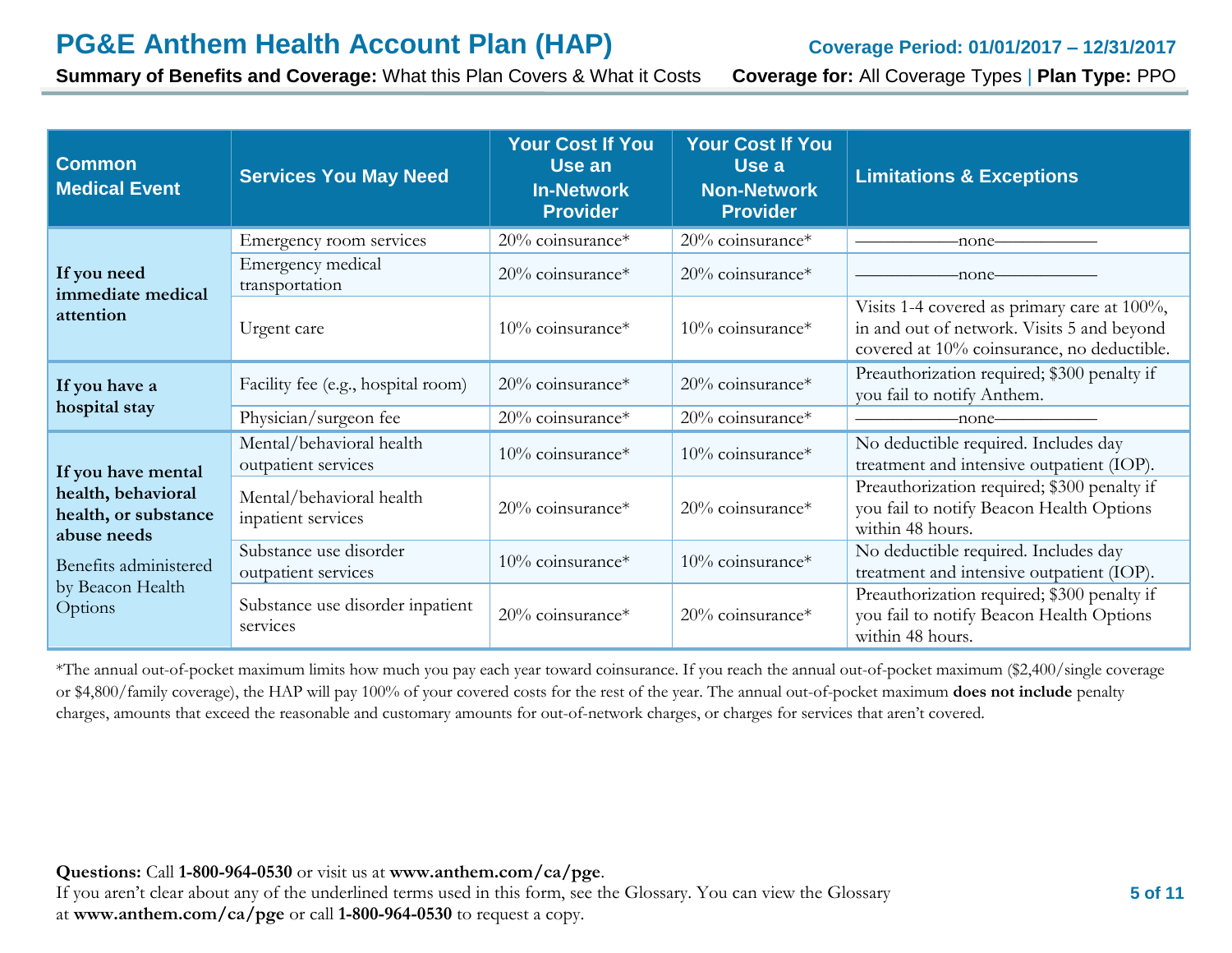**Summary of Benefits and Coverage:** What this Plan Covers & What it Costs **Coverage for:** All Coverage Types | **Plan Type:** PPO

| <b>Common</b><br><b>Medical Event</b>               | <b>Services You May Need</b>        | <b>Your Cost If You</b><br>Use an<br><b>In-Network</b><br><b>Provider</b> | <b>Your Cost If You</b><br>Use a<br><b>Non-Network</b><br><b>Provider</b> | <b>Limitations &amp; Exceptions</b>                                                                                                                                                                                                        |
|-----------------------------------------------------|-------------------------------------|---------------------------------------------------------------------------|---------------------------------------------------------------------------|--------------------------------------------------------------------------------------------------------------------------------------------------------------------------------------------------------------------------------------------|
| If you are pregnant                                 | Prenatal and postnatal care         | No charge                                                                 | No charge                                                                 | Office visits covered at 100%.<br>Diagnostics/X-rays/labwork covered<br>separately.                                                                                                                                                        |
|                                                     | Delivery and all inpatient services | 20% coinsurance*                                                          | 20% coinsurance*                                                          | \$300 penalty if preauthorization is not<br>obtained.                                                                                                                                                                                      |
|                                                     | Home health care                    | 20% coinsurance*                                                          | 20% coinsurance*                                                          | Preauthorization required. \$300 penalty if<br>you fail to obtain preauthorization; may<br>result in non-coverage or reduced coverage.                                                                                                     |
| If you need help                                    | Rehabilitation services             | 20% coinsurance*                                                          | 20% coinsurance*                                                          | Visits 1-5 covered at 10% coinsurance, in-<br>network and out-of-network.<br>Visits 6 and beyond covered at 20%<br>coinsurance, in-network and out-of-network.<br>Preauthorization required for 25th visit and<br>beyond for all services. |
| recovering or have<br>other special health<br>needs | Habilitation services               | 20% coinsurance*                                                          | 20% coinsurance*                                                          | Preauthorization required for 25th visit and<br>beyond for all services.                                                                                                                                                                   |
|                                                     | Skilled nursing care                | 20% coinsurance*                                                          | 20% coinsurance*                                                          | Preauthorization required; \$300 penalty if<br>you fail to obtain preauthorization; may<br>result in non-coverage or reduced coverage.                                                                                                     |
|                                                     | Durable medical equipment           | $20\%$ coinsurance*                                                       | 20% coinsurance*                                                          | Failure to obtain preauthorization may result<br>in non-coverage or reduced coverage for<br>purchases or cumulative rentals over \$1,000.                                                                                                  |
|                                                     | Hospice service                     | No charge                                                                 | No charge                                                                 | Preauthorization required; \$300 penalty if<br>you fail to obtain preauthorization; may<br>result in non-coverage or reduced coverage.                                                                                                     |

\*The annual out-of-pocket maximum limits how much you pay each year toward coinsurance. If you reach the annual out-of-pocket maximum (\$2,400/single coverage or \$4,800/family coverage), the HAP will pay 100% of your covered costs for the rest of the year. The annual out-of-pocket maximum **does not include** penalty charges, amounts that exceed the reasonable and customary amounts for out-of-network charges, or charges for services that aren't covered.

**Questions:** Call **1-800-964-0530** or visit us at **www.anthem.com/ca/pge**.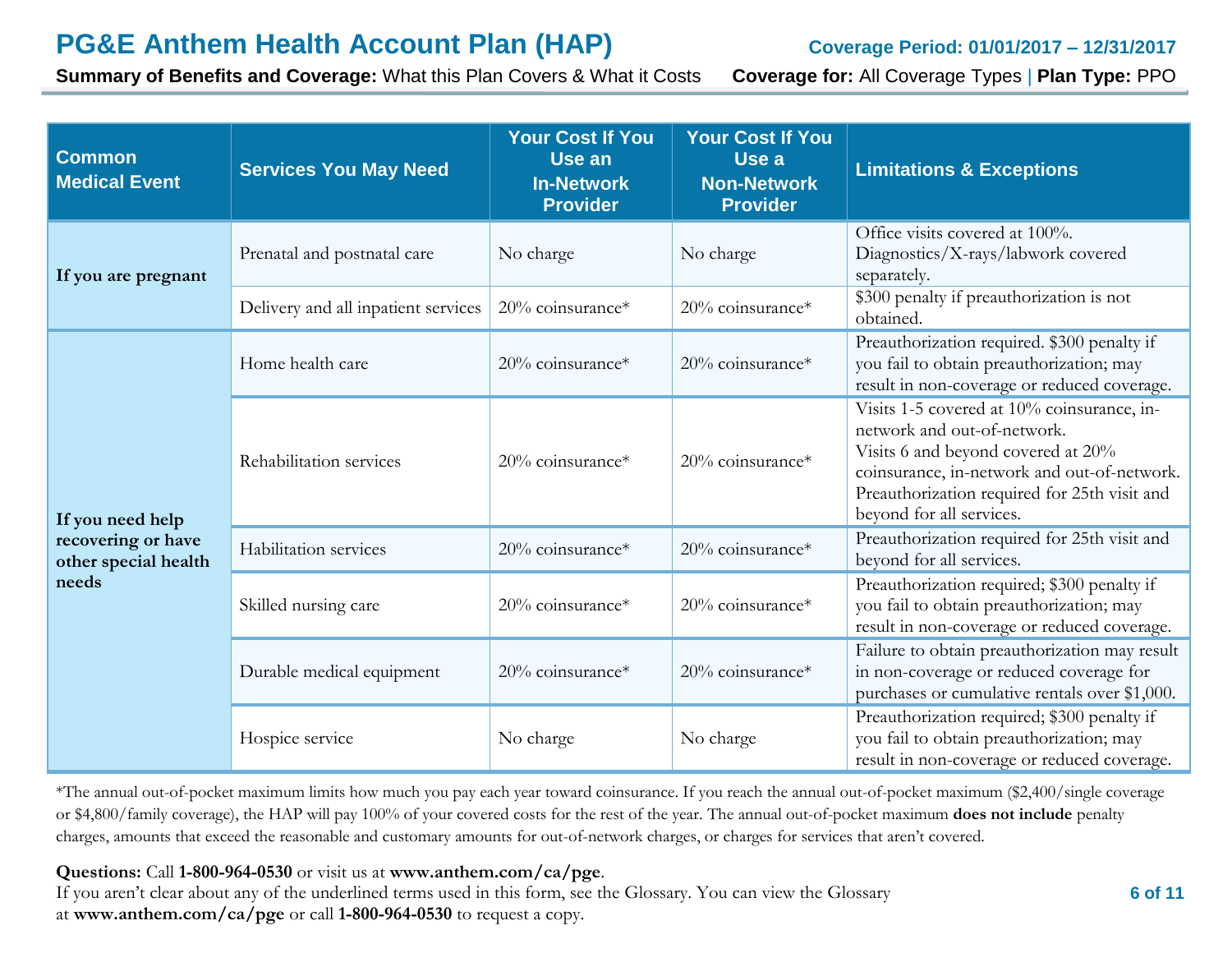**Summary of Benefits and Coverage:** What this Plan Covers & What it Costs **Coverage for:** All Coverage Types | **Plan Type:** PPO

| <b>Common</b><br><b>Medical Event</b>     | <b>Services You May Need</b> | <b>Your Cost If You</b><br>Use an<br><b>In-Network</b><br><b>Provider</b> | <b>Your Cost If You</b><br>Use a<br>Non-Network<br><b>Provider</b> | <b>Limitations &amp; Exceptions</b> |
|-------------------------------------------|------------------------------|---------------------------------------------------------------------------|--------------------------------------------------------------------|-------------------------------------|
|                                           | Eve exam                     | Not covered                                                               | Not covered                                                        | -none-                              |
| If your child needs<br>dental or eye care | Glasses                      | Not covered                                                               | Not covered                                                        | -none-                              |
|                                           | Dental check-up              | Not covered                                                               | Not covered                                                        | -none-                              |

### **Excluded Services & Other Covered Services:**

| Services Your Plan Does NOT Cover (This isn't a complete list. Check your policy or plan document for other excluded services.) |  |                                                         |  |                            |
|---------------------------------------------------------------------------------------------------------------------------------|--|---------------------------------------------------------|--|----------------------------|
| • Cosmetic surgery                                                                                                              |  | • Most coverage provided outside the United             |  | • Routine eye care (Adult) |
| • Dental care (Adult)                                                                                                           |  | States. See www.anthem.com/ca/pge                       |  | Routine foot care          |
| $\bullet$ Long-term care                                                                                                        |  | • Non-emergency care when traveling outside<br>the U.S. |  | Weight loss programs       |

**Other Covered Services (This isn't a complete list. Check your policy or plan document for other covered services and your costs for these services.)**

|  | Acupuncture |
|--|-------------|
|--|-------------|

• Bariatric surgery

- Chiropractic care
- Hearing aids (1 per ear every 3 years)
- Infertility treatment (up to a lifetime maximum of \$7,000)
- Private-duty nursing

**Questions:** Call **1-800-964-0530** or visit us at **www.anthem.com/ca/pge**. If you aren't clear about any of the underlined terms used in this form, see the Glossary. You can view the Glossary at **www.anthem.com/ca/pge** or call **1-800-964-0530** to request a copy.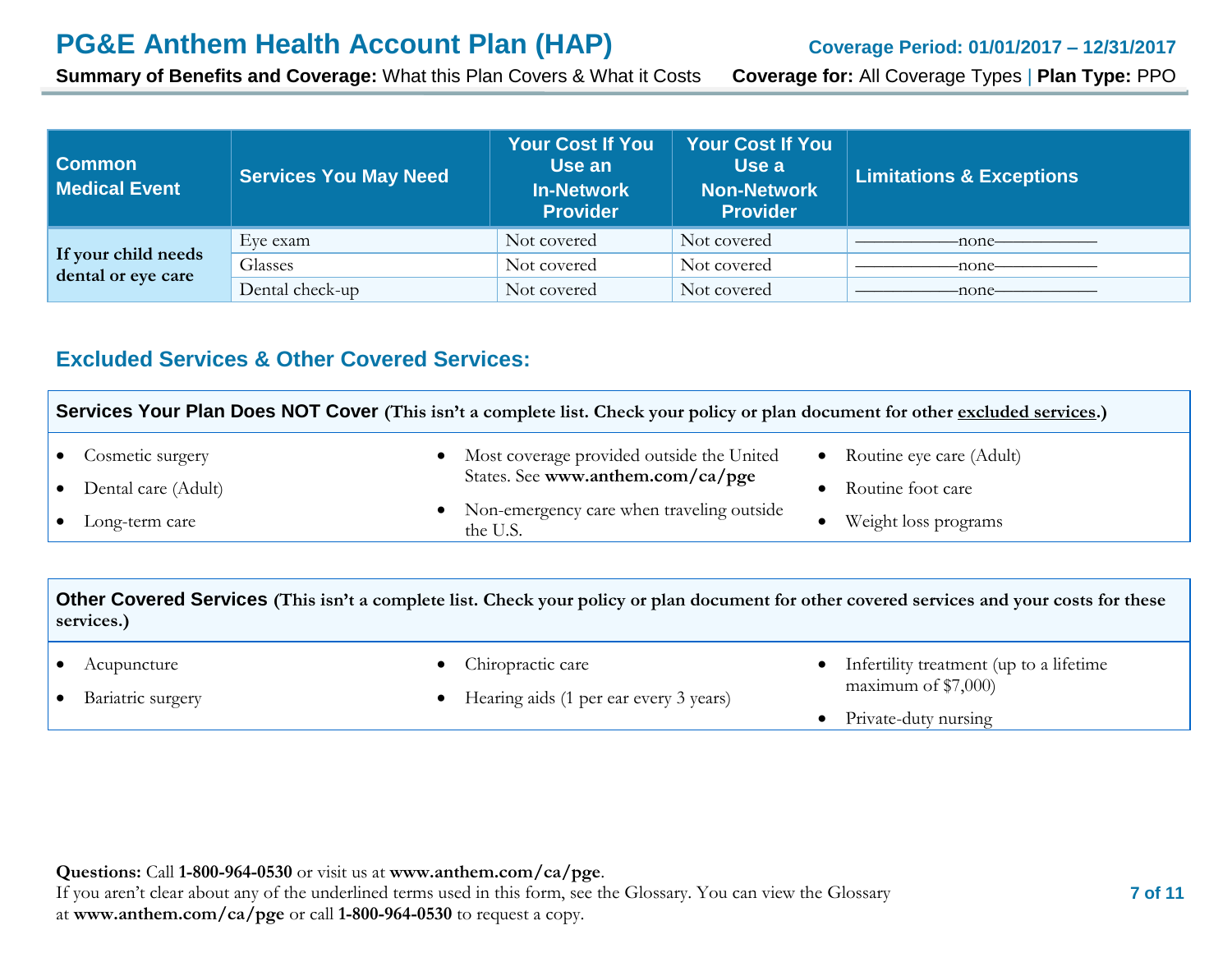**Summary of Benefits and Coverage:** What this Plan Covers & What it Costs **Coverage for:** All Coverage Types | **Plan Type:** PPO

# **Your Rights to Continue Coverage:**

If you lose coverage under the plan, then, depending upon the circumstances, federal and state laws may provide protections that allow you to keep health coverage. Any such rights may be limited in duration and will require you to pay a **premium**, which may be significantly higher than the premium you pay while covered under the plan. Other limitations on your rights to continue coverage may also apply.

For more information on your rights to continue coverage, contact the plan at 1-800-964-0530. You may also contact your state insurance department, the U.S. Department of Labor, Employee Benefits Security Administration at 1-866-444-3272 or **[www.dol.gov/ebsa,](http://www.dol.gov/ebsa)** or the U.S. Department of Health and Human Services at 1-877-267-2323 x61565 or **[www.cciio.cms.gov](http://www.cciio.cms.gov/)**

# **Your Grievance and Appeals Rights:**

If you have a complaint or are dissatisfied with a denial of coverage for claims under your plan, you may be able to **appeal** or file a **grievance**. For questions about your rights, this notice, or assistance, you can contact:

Anthem Blue Cross P.O. Box 4310 Woodland Hills, CA 91365-4310 Telephone: 1-800-964-0530 Website: **[www.anthem.com/ca/pge](http://www.anthem.com/ca/pge)**

You may also contact the Department of Labor's Employee Benefits Security Administration at 1-866-444-EBSA (3272) or **[www.dol.gov/ebsa/healthreform](http://www.dol.gov/ebsa/healthreform)**.

### **Does this Coverage Provide Minimum Essential Coverage?**

The Affordable Care Act requires most people to have health care coverage that qualifies as "minimum essential coverage." **This plan or policy does provide minimum essential coverage.** 

# **Does this Coverage Meet the Minimum Value Standard?**

The Affordable Care Act establishes a minimum value standard of benefits of a health plan. The minimum value standard is 60% (actuarial value). **This health coverage does meet the minimum value standard for the benefits it provides.** 

**Questions:** Call **1-800-964-0530** or visit us at **www.anthem.com/ca/pge**. If you aren't clear about any of the underlined terms used in this form, see the Glossary. You can view the Glossary at **www.anthem.com/ca/pge** or call **1-800-964-0530** to request a copy.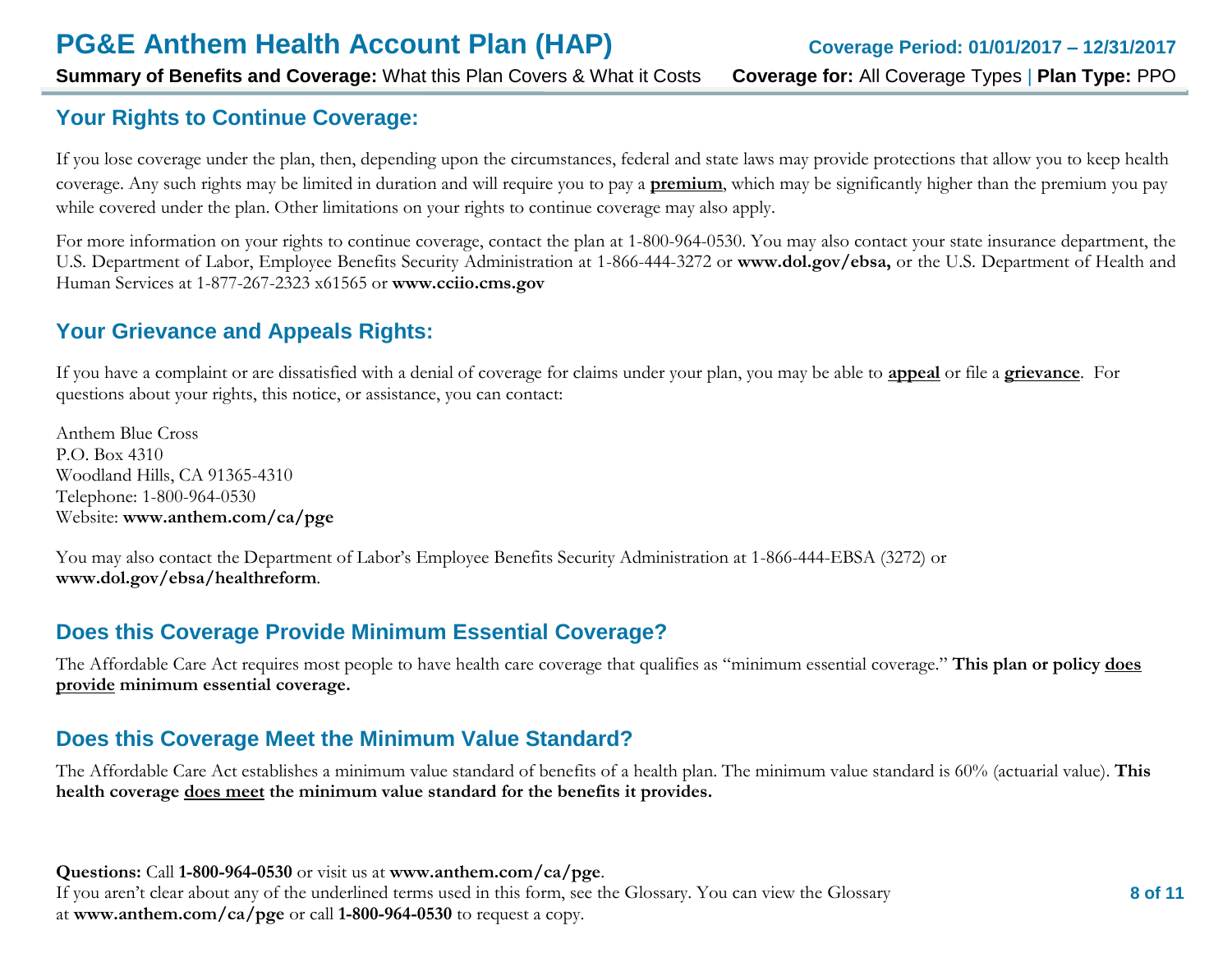### **Language Access Services:**

Spanish (Español): Para obtener asistencia en Español, llame al 1-800-964-0530.

Tagalog (Tagalog): Kung kailangan ninyo ang tulong sa Tagalog tumawag sa 1-800-964-0530.

Chinese (中文): 如果需要中文的帮助, 请拨打这个号码 1-800-964-0530.

Navajo (Dine): Dinek'ehgo shika at'ohwol ninisingo, kwiijigo holne' 1-800-964-0530.

––––––––––––––––––––––*To see examples of how this plan might cover costs for a sample medical situation, see the next page.–––––––––––*–––––––––––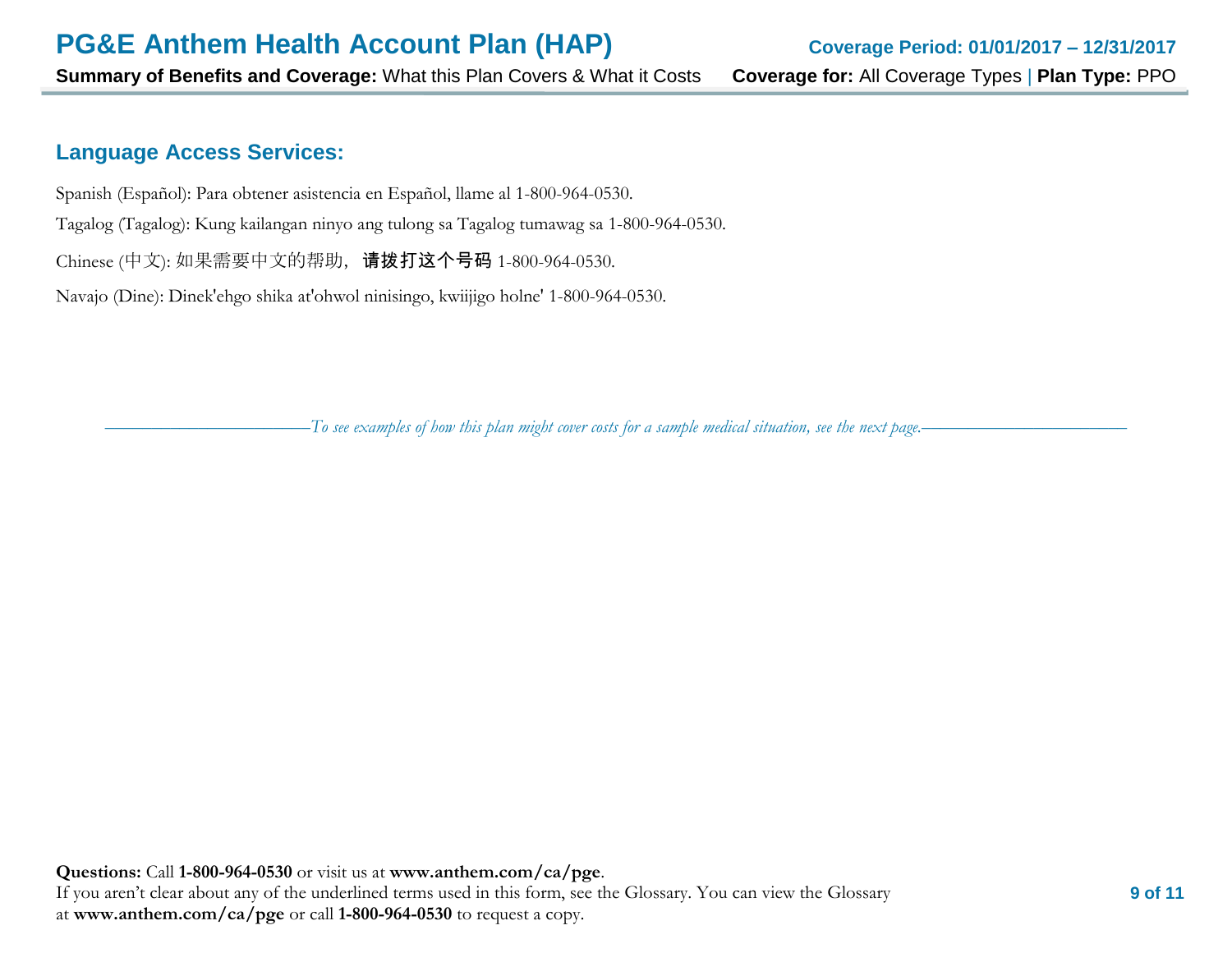# **About these Coverage Examples:**

These examples show how this plan might cover medical care in given situations. Use these examples to see, in general, how much financial protection a sample patient might get if they are covered under different plans.

#### **Assumptions:**

- Family HAP coverage
- Maximum \$2,000 Health Account credits



Don't use these examples to estimate your actual costs under this plan. The actual care you receive will be different from these examples, and the cost of that care will also be different.

See the next page for important information about these examples.

| <b>Having a baby</b> |                   |
|----------------------|-------------------|
|                      | (normal delivery) |

- Amount owed to providers: \$7,540
- **Plan pays: \$5,670**
- **Health Account pays:** \$1,870
- **Patient pays:** \$0

#### **Sample care costs:**

| Hospital charges (mother)  | \$2,700 |
|----------------------------|---------|
| Routine obstetric care     | \$2,100 |
| Hospital charges (baby)    | \$900   |
| Anesthesia                 | \$900   |
| Laboratory tests           | \$500   |
| Prescriptions              | \$200   |
| Radiology                  | \$200   |
| Vaccines, other preventive | \$40    |
| Total                      | \$7,540 |

#### **Patient pays (before Health Account):**

| Deductibles          | \$1,000 |
|----------------------|---------|
| Copays               |         |
| Coinsurance          | \$870   |
| Limits or exclusions |         |
| Total                | \$1,870 |
|                      |         |

#### **Patient pays (after Health Account):**

| Health Account credits          | \$2,000 |
|---------------------------------|---------|
| Health Account reimbursements   | \$1,870 |
| Leftover Health Account balance | \$130   |
| Total patient payment           | \$0     |

# **Managing type 2 diabetes**

(routine maintenance of

a well-controlled condition)

- Amount owed to providers: \$5,400
- **Plan pays: \$4,120**
- **Health Account pays:** \$1,280
- **Patient pays:** \$0

#### **Sample care costs:**

| Prescriptions                  | \$2,900 |
|--------------------------------|---------|
| Medical Equipment and Supplies | \$1,300 |
| Office Visits and Procedures   | \$700   |
| Education                      | \$300   |
| Laboratory tests               | \$100   |
| Vaccines, other preventive     | \$100   |
| Total                          | \$5,400 |

#### **Patient pays (before Health Account):**

| Deductibles          | \$1,000 |
|----------------------|---------|
| Copays               | \$0     |
| Coinsurance          | \$280   |
| Limits or exclusions | \$0     |
| Total                | \$1,280 |

### **Patient pays (after Health Account):**

| Health Account credits          | \$2,000 |
|---------------------------------|---------|
| Health Account reimbursements   | \$1,280 |
| Leftover Health Account balance | \$720   |
| Total patient payment           | \$0     |

### **Questions:** Call **1-800-964-0530** or visit us at **www.anthem.com/ca/pge**.